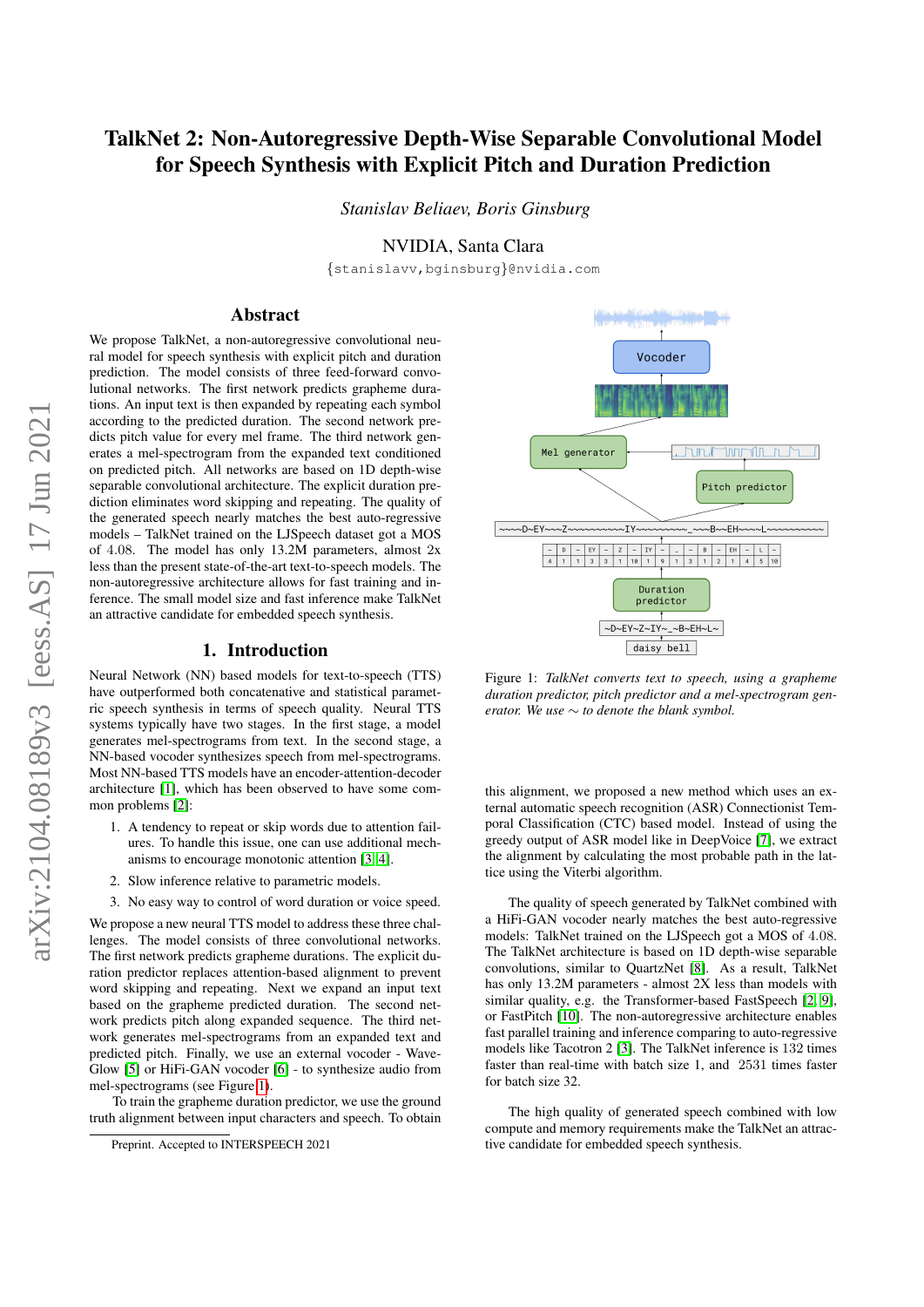# 2. Related work

A traditional parametric TTS pipeline has the following stages: grapheme-to-phoneme conversion, a phoneme duration predictor, an acoustic frame-level feature generator, and a vocoder [\[11\]](#page-4-3). Neural networks for TTS have been explored in 1990 [\[12,](#page-4-4) [13,](#page-4-5) [14,](#page-4-6) [15\]](#page-4-7) but the speech quality was below the quality of traditional methods at that time. Deep learning re-introduced NNs to TTS in 2015: Zen et al [\[16,](#page-4-8) [17\]](#page-4-9) proposed a hybrid NN-parametric TTS model, where deep NNs are used to predict the phoneme duration and to generate frame-level acoustic features. Merlin TTS system [\[18\]](#page-4-10) supports various NN architectures, including a standard feed-forward NNs, and recurrent neural networks (RNNs) to predict acoustic features, which are then passed to a traditional vocoder to produce the speech.

DeepVoice models [\[7,](#page-3-6) [19\]](#page-4-11) adopted the traditional TTS pipeline, but they replace all components with NNs. To train the phoneme duration predictor, an auxiliary CTC-based model for phonetic segmentation was used to annotate data with phoneme boundaries. Tacotron 2 [\[20,](#page-4-12) [3\]](#page-3-2) one of the first end-to-end neural TTS model which are based on encoder-attention-decoder architecture. The encoder is composed of three convolutional layers plus a single bidirectional LSTM. The decoder is a RNN with location-sensitive monotonic attention.

The sequential nature of RNN-based models limits the training and inference efficiency. DeepVoice 3 [\[4\]](#page-3-3) replaces an RNN with a fully-convolutional encoder-decoder with monotonic attention. Switching from RNN to a convolutional neural network (CNN) makes training faster, but the inference is still auto-regressive. ParaNet neural TTS model also does not use RNNs [\[21\]](#page-4-13). ParaNet is a convolutional encoder-decoder with attention. It distills attention from a teacher auto-regressive TTS model. Lastly, Transformer-TTS [\[22\]](#page-4-14) replaces an RNN-based encoder-decoder with a Transformer-like [\[23\]](#page-4-15) architecture.

Attention-based models (e.g. Tacotron, Transformer-TTS, ParaNet etc) occasionally miss or repeat words [\[21\]](#page-4-13). To prevent word skipping and repeating, FastSpeech [\[2\]](#page-3-1) proposes a feed-forward Transformer-based model with explicit length regulator. FastSpeech expands the sequence of phonemes according to a predicted duration in order to match the length of a mel-spectrogram sequence. The target phoneme duration is extracted from the attention alignment in an external pre-trained Tacotron 2 model. However, FastSpeech had several disadvantages: 1) the target mel-spectrograms distilled from teacher model suffer from information loss, 2) the phoneme duration extracted from the attention in teacher model is not accurate enough. FastPitch [\[10\]](#page-4-2) is a logical extension of the FastSpeech model with explicit pitch modeling. Pitch is extracted and averaged over each grapheme duration, which helps make prediction process easier at the inference stage. FastPitch also relies on a pretrained attention TTS model to extract durations and it archives a notable quality increase in terms of Mean Opinion Socre (MOS).

# 3. System architecture

TalkNet splits the text-to-spectrogram generation into three separate modules (see Figure [1\)](#page-0-0). The first module, the duration predictor, aligns input graphemes in time with respect to the audio features. The second module, the pitch predictor, reconstructs pitch along expanded input tokens. The third module generates mel-spectrograms from time-aligned input sequence and pitch pattern. We use feed-forward CNNs for all modules, so both training and inference are non-autoregressive.

### 3.1. Grapheme duration predictor

This model predicts the length of the mel-spectrogram part corresponding to each grapheme in the input including punctuation. First, the grapheme duration predictor inserts a blank symbol ∼ between every two input tokens. Next, it predicts the duration for each input token including blank. Finally, the sequence of input graphemes is expanded by repeating each token according to the predicted duration (see Figure [2\)](#page-1-0).

<span id="page-1-0"></span>

Figure 2: *Grapheme duration prediction.*

The grapheme duration predictor is a 1D time channel separable convolutional NN based on the QuartzNet architecture [\[8\]](#page-4-0). The model has five residual blocks with five sub-blocks per block. A sub-block consists of a 1D time-channel separable convolution, a  $1 \times 1$  pointwise convolution, batch normalization, ReLU, and dropout (see Figure [3\)](#page-1-1). There are two additional layers: the grapheme embedding layer, and a  $1 \times 1$  convolution before the loss (see Table [1\)](#page-1-2).

<span id="page-1-1"></span>Figure 3: *Basic QuartzNet block. Both the grapheme duration predictor and the mel-spectrogram generator are 1D timechannel convolutional networks based on QuartzNet [\[8\]](#page-4-0).*



<span id="page-1-2"></span>Table 1: *Both grapheme duration and pitch predictors has identical architectures based on QuartzNet-5x5.*

| Block            | # Sub<br><b>Blocks</b> | # Output<br><b>Channels</b> | <b>Kernel Size</b>    | <b>Dropout</b> |
|------------------|------------------------|-----------------------------|-----------------------|----------------|
| Embed            |                        | 64                          |                       | 0.0            |
| Conv1            | 3                      | 256                         | 3                     | 0.1            |
| $B_1 \ldots B_5$ | 5                      | 256                         | $\{5, 7, 9, 11, 13\}$ | 0.1            |
| Conv2            |                        | 512                         |                       | 0.1            |
| Conv3            |                        | 32                          |                       | 0.0            |
| Parameters, M    |                        |                             |                       | 2.3            |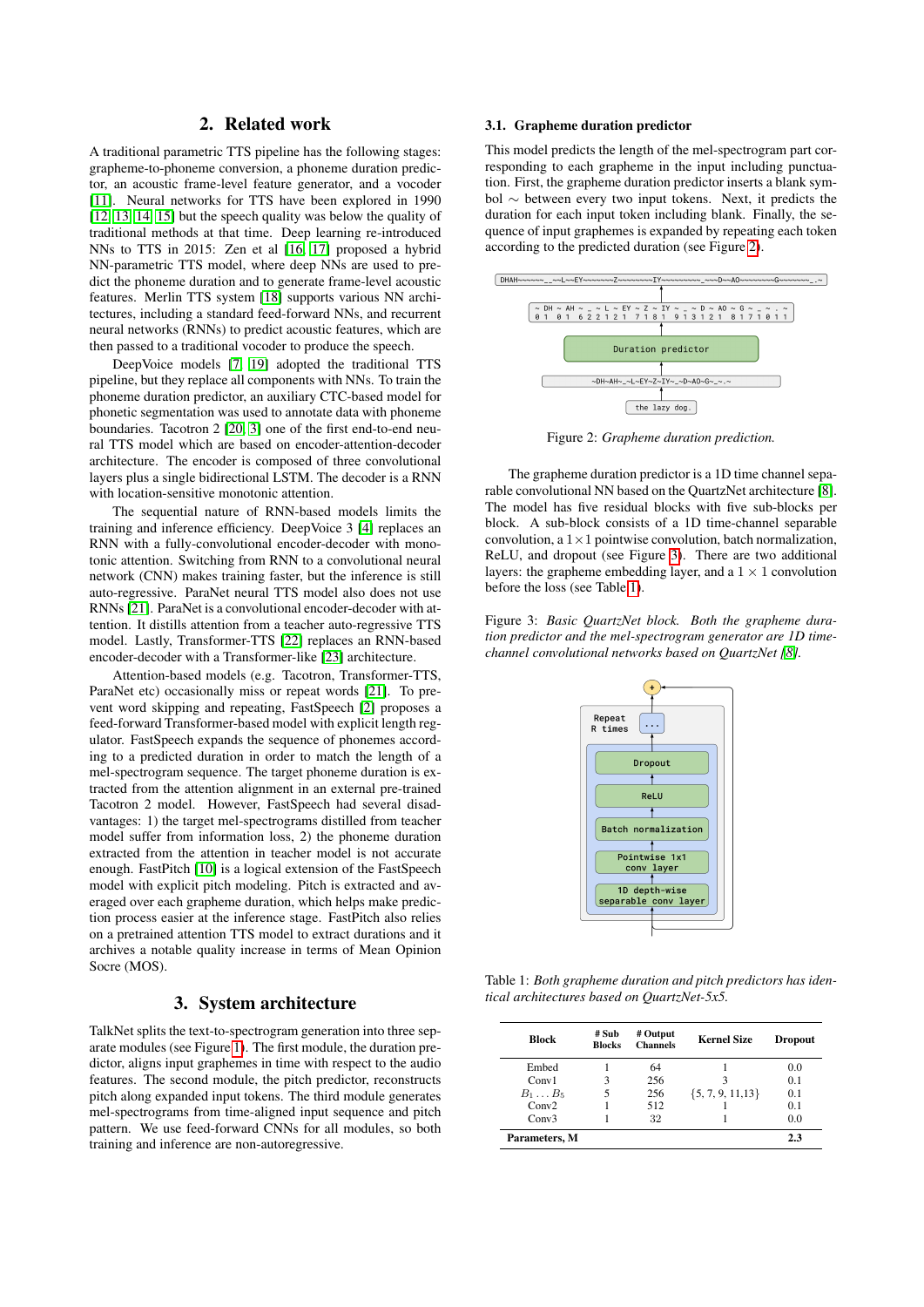We train a duration predictor using  $L_2$  loss with logarithmic targets, similar to [\[2\]](#page-3-1). We used a log scale for large durations since the grapheme duration distribution has a long tail (see Figure [4\)](#page-2-0). We also tried cross-entropy loss with each class corresponding to the character duration, but we found that speech generated with  $L_2$  loss received a slightly higher MOS in our evaluation studies.

<span id="page-2-0"></span>

Figure 4: *The duration distribution for graphemes (left) and for blanks (right) based on CTC output for the LJSpeech dataset.*

#### 3.2. Pitch predictor

The pitch prediction network is QuartzNet-5x5, similar to the duration predictor (see Table [1\)](#page-1-2). The model has two heads: one head is binary cross-entropy (BCE) for non-voiced prediction, another – mean squared error (MSE) for non-zero values. Final loss is computed as sum of two head's losses with equal weights coefficients. We scale MSE loss with global mean and standard deviation statistics to make it comparable to BCE (Figure [5\)](#page-2-1). To train the pitch predictor we used as input the sequence of text tokens expanded with ground truth token durations. Following [\[24\]](#page-4-16), we use Gaussian embedding layer for tokens with normal distribution proportional to the token duration.

<span id="page-2-1"></span>

Figure 5: *Pitch predictor loss is a sum of two heads: one head is binary cross-entropy (BCE) for non-voiced prediction, another head is mean squared error (MSE) for non-zero values.*

#### 3.3. Mel-spectrogram generator

The mel-spectrogram generator is QuartzNet-9x5 with a mean squared error (MSE) loss, see Table [2.](#page-2-2) Mel-spectrogram generator is conditioned on pitch values through residual connection with a simple linear resize layer. We also use the Gaussian embedding for expanded input sequence as in pitch predictor.

# 4. Training

#### 4.1. Dataset

The model was trained on LJSpeech dataset [\[25\]](#page-4-17) which was split into three sets: 12, 500 samples for training, 100 samples

<span id="page-2-2"></span>Table 2: *Mel-spectrogram generator is based on QuartzNet-9x5.*

| Block            | # Sub<br><b>Blocks</b> | # Output<br><b>Channels</b> | <b>Kernel Size</b> | <b>Dropout</b> |
|------------------|------------------------|-----------------------------|--------------------|----------------|
| Embed            |                        | 256                         |                    | 0.0            |
| Conv1            | 3                      | 256                         |                    | 0.1            |
| $B_1 \ldots B_6$ |                        | 256                         | ${5,7,9,13,15,17}$ | 0.1            |
| $B_7 \ldots B_9$ | 5                      | 512                         | ${21,23,25}$       | 0.1            |
| Conv2            |                        | 1024                        |                    | 0.1            |
| Conv3            |                        | 80                          |                    | 0.0            |
| Parameters, M    |                        |                             |                    | 8.5            |

for validation, and 500 samples for testing. The text was lowercased while leaving all punctuation intact. We convert ground truth audio to mel-spectrograms using a Short-Time Fourier Transform (STFT) with 50 ms Hann window and 12.5 ms frame hop. Ground truth pitch was extracted using *pysptk* library [\[26\]](#page-4-18) with values aligned with mel-spectrogram frames.

#### 4.2. Ground truth duration extraction

The non-autoregressive model rely on audio/text alignment based on the prediction of duration for each input token. To obtain the ground truth durations one can use an external aligner, for example Montreal Forced Aligner [\[27\]](#page-4-19). We extracted the ground truth alignment from a CTC ASR model, similar to [\[7\]](#page-3-6). The CTC model assigns a probability to each of graphemes from the phonetic alphabet plus an auxiliary blank symbol ∼. The blank symbol acts as an intermediate state between two neighbouring graphemes, and its duration roughly corresponds to the length of the transition from one token to another.

We train ASR model with text with punctuation, converted to phonemes using *g2p* seq2seq model [\[28\]](#page-4-20). We use QuartzNet-5x5 [\[8\]](#page-4-0) with a minor modification: we set the stride in the first convolutional layer to 1 to make the length of the CTC input equal to the mel-spectrogram. Model was trained on LibriTTS [\[29\]](#page-4-21), and it achieves a phoneme error rate (PER) of 8.5% on LibriTTS test-clean.

Instead of just using the CTC output which can have errors, we apply the Viterbi alignment algorithm between ground truth text tokens and NN output with log probabilities. The algorithm finds most probable alignment by estimating maximum joint probability for prefix of ground truth input tokens using dynamic programming. The algorithm has two passes: forward pass – to calculate maximum sum of output log probabilities over time, and backward pass – to traverse best path in reverse mode and count number of steps we stays at each grapheme. The overall algorithm similar to CTC alignment, but instead of summing over all correct paths, we use only the most probable path.

#### 4.3. Grapheme duration and pitch predictors training

The NN for both grapheme duration and pitch was trained using the Adam with  $\beta_1 = 0.9, \beta_2 = 0.999, \epsilon = 10^{-8}$ , a weight decay of  $10^{-6}$  and gradient norm clipping of 1.0. We used a cosine decay learning rate policy starting from  $10^{-3}$  and decreasing to  $10^{-5}$  with a 2% warmup. We used a batch of 256 for one 16GB GPU and scaled learning rate for multi-GPU setups. Training duration predictor for 200 epochs takes  $\approx 1.3$  hours on one V100 GPU, and 11 minutes on a DGX1 server with 8 GPUs in mixed precision [\[30\]](#page-4-22). Training pitch predictor takes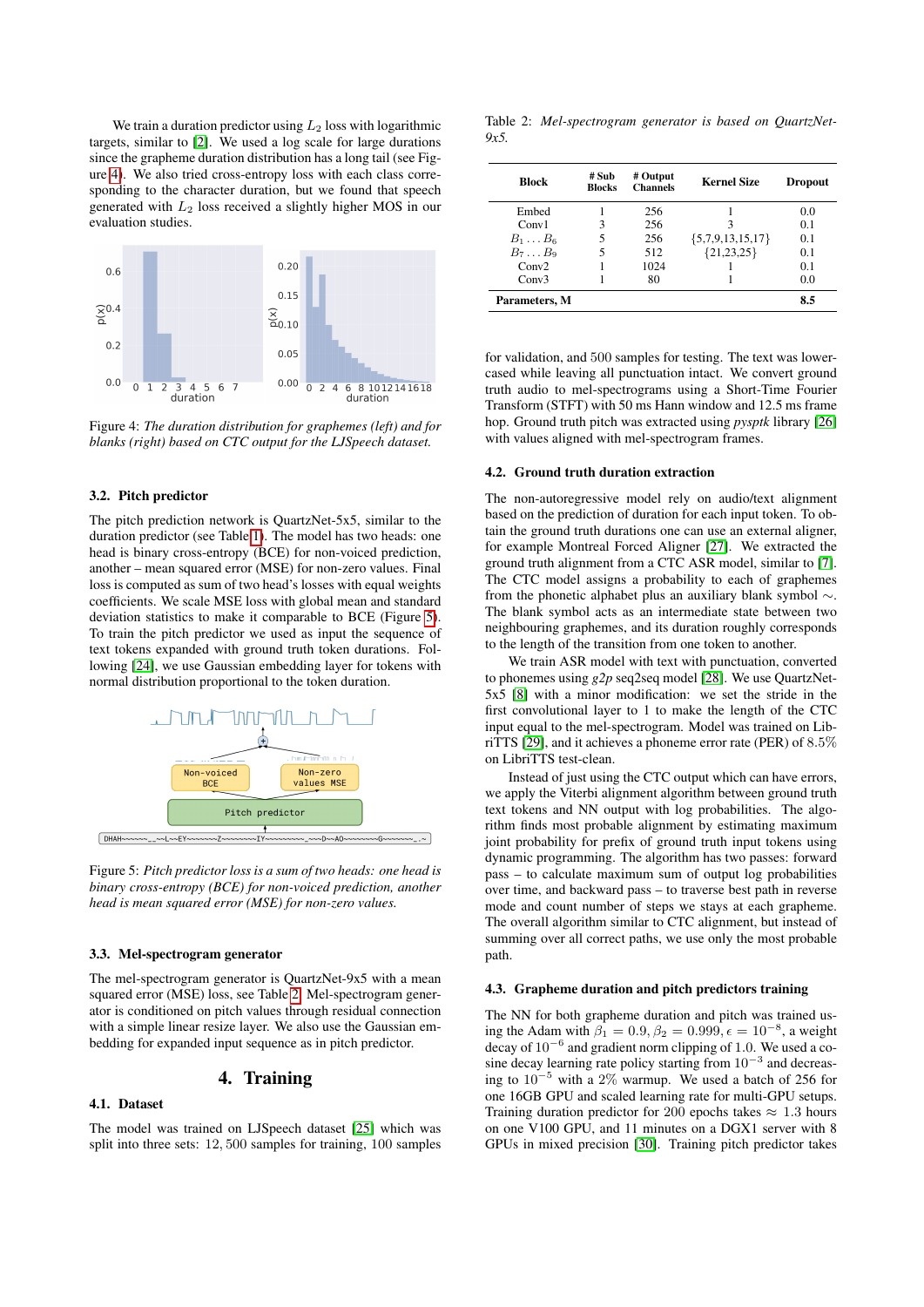about 2 hours on one V100 GPU, and 25 minutes on DGX1. The duration predictor accuracy is around 81%, but it covers approximately 95% of classes within an absolute distance of 1.

#### 4.4. Mel-spectrogram generator training

We train the mel-spectrogram generator with the same parameters as above. We used a batch size of 64 for one 16GB GPU, and scale the learning rate for a multi-GPU setup. Training for 200 epochs takes  $\approx 8$  hours for one V100 GPU and less than 2 hours for DGX1.

# 5. Results

#### 5.1. Audio quality

We conduct the MOS (mean opinion score) evaluation for generated speech using Amazon Mechanical Turk. We compared five types of samples: 1) ground truth audio, 2) ground truth mel-spectrogram converted with HiFi-GAN vocoder, 3) Tacotron 2 + HiFi-GAN, and 4) FastPitch + HiFi-GAN 5) TalkNet + HiFi-GAN. We used NVIDIA's implementation for Tacotron 2 and HiFi-GAN with "all-purpose" checkpoint finetuned with output of different models. We tested 100 audio samples with 10 people per sample. The scores ranged from 1.0 to 5.0 with a step of 0.5. TalkNet speech quality comes quite close to Tacotron 2 and FastPitch (see Table [3\)](#page-3-7).

<span id="page-3-7"></span>Table 3: *MOS scores with* 95% *confidence interval*

| Model                            | <b>MOS</b>    |
|----------------------------------|---------------|
| Ground truth speech              | $4.32 + 0.04$ |
| $Ground$ truth mel + HiFi- $GAN$ | $4.20 + 0.04$ |
| Tacotron 2 + HiFi-GAN            | $4.20 + 0.04$ |
| $FastPitch + HiFi-GAN$           | $4.13 + 0.05$ |
| TalkNet + HiFi-GAN               | $4.08 + 0.05$ |

TalkNet is very robust with respect to missing or repeated words compared to auto-regressive TTS models such as Tacotron 2 or Transformer TTS. We evaluated the robustness of TalkNet on 50 hard sentences from the FastSpeech paper [\[2\]](#page-3-1) and found that TalkNet practically eliminates missed or repeated words.

### 5.2. Inference

In the inference mode, we first insert blank symbols into the tokenized input text between every two graphemes. The obtained sequence is passed through the grapheme duration predictor. The input sequence is expanded with each token repeated according to the predicted duration. The second network predicts pitch: one head predicts silence parts, another head predicts values for voiced parts corrected with global statistics. The third network generates the mel-spectrogram from the expanded grapheme sequence and predicted pitch values.

We compare TalkNet inference with Tacotron 2 and Fast-Pitch [\[10\]](#page-4-2). To measure the inference speed, we generate melspectrograms with a batch size equal to 1 and 32 for 100 samples from the LJSpeech test split. The average mel-spectrogram length is 563.93 frames. TalkNet inference is significantly faster than Tacotron 2. And it scales well with increasing the batch size (see Table [4\)](#page-3-8). Since TalkNet does not use an attention mechanism, the inference speed practically doesn't depend on the input length.

<span id="page-3-8"></span>Table 4: *Inference real-time factor (RTF) for mel-spectrogram generation (without vocoder). The RTF was measured with batch size* 1 *and* 32 *using a V100 GPU and averaged over 100 test samples from LJSpeech using PyTorch inference with AMP FP16 mode.*

| Model                            | RTF,<br><b>Batch size 1</b> | RTF,<br><b>Batch size 32</b> |
|----------------------------------|-----------------------------|------------------------------|
| Tacotron 2 [3]<br>FastPitch [10] | 13<br>573                   | 233<br>3502                  |
| <b>TalkNet</b>                   | 132                         | 2531                         |

# 6. Conclusions

In this paper, we present TalkNet, a non-autoregressive fully convolutional neural speech synthesis system. The model is composed of three convolutional networks: a grapheme duration predictor, a pitch predictor and a mel-spectrogram generator. The model does not require another text-to-speech model as a teacher. The explicit duration predictor practically eliminates skipped or repeated words. TalkNet achieves a comparable level of speech quality to Tacotron 2 and FastPitch. The model is very compact. It has only 13.2M parameters, almost 2x less than similar neural TTS models: Tacotron-2 has 28.2M, and FastSpeech has 30.1M parameters. Training TalkNet takes only around 2 hours on a server with 8 V100 GPUs. The parallel mel-spectrogram generation makes the inference significantly faster and optimal for scaling with increasing the batch size. This makes TalkNet a great candidate for using in full-fledged TTS system and with streaming mode.

The model, the training recipes, and audio samples will be released as part of the NeMo toolkit [\[31\]](#page-4-23).

### 7. Acknowledgments

The authors thank Jocelyn Huang, Rafael Valle, Felix Kreuk, Adrian Lancucki, Vitaly Lavrukhin, Jason Li, Christopher Parisien, and Joao Felipe Santos for the helpful feedback and review.

### 8. References

- <span id="page-3-0"></span>[1] D. Bahdanau, K. Cho, and Y. Bengio, "Neural machine translation by jointly learning to align and translate," *arXiv:1409.0473*, 2014.
- <span id="page-3-1"></span>[2] Y. Ren, Y. Ruan, X. Tan, T. Qin, S. Zhao, Z. Zhao, and T.-Y. Liu, "FastSpeech: Fast, robust and controllable text to speech," in *NeurIPS*, 2019.
- <span id="page-3-2"></span>[3] J. Shen, R. Pang, R. J. Weiss, M. Schuster, N. Jaitly, Z. Yang, Z. Chen, Y. Zhang, Y. Wang, R. J. Skerry-Ryan, R. A. Saurous, Y. Agiomyrgiannakis, and Y. Wu, "Natural TTS synthesis by conditioning Wavenet on mel spectrogram predictions," in *ICASSP*, 2018.
- <span id="page-3-3"></span>[4] W. Ping, K. Peng, A. Gibiansky, S. Arik, A. Kannan, S. Narang, J. Raiman, and J. Miller, "Deep Voice 3: 2000-speaker neural textto-speech," in *ICLR*, 2018.
- <span id="page-3-4"></span>[5] R. Prenger, R. Valle, and B. Catanzaro, "WaveGlow: A flowbased generative network for speech synthesis," in *ICASSP*, 2019.
- <span id="page-3-5"></span>[6] J. Kong, J. Kim, and J. Bae, "HiFi-GAN: Generative adversarial networks for efficient and high fidelity speech synthesis," *arXiv:2010.05646*, 2020.
- <span id="page-3-6"></span>[7] S. Ö. Arik, M. Chrzanowski, A. Coates, G. Diamos, A. Gibiansky, Y. Kang, X. Li, J. Miller, J. Raiman, S. Sengupta, and